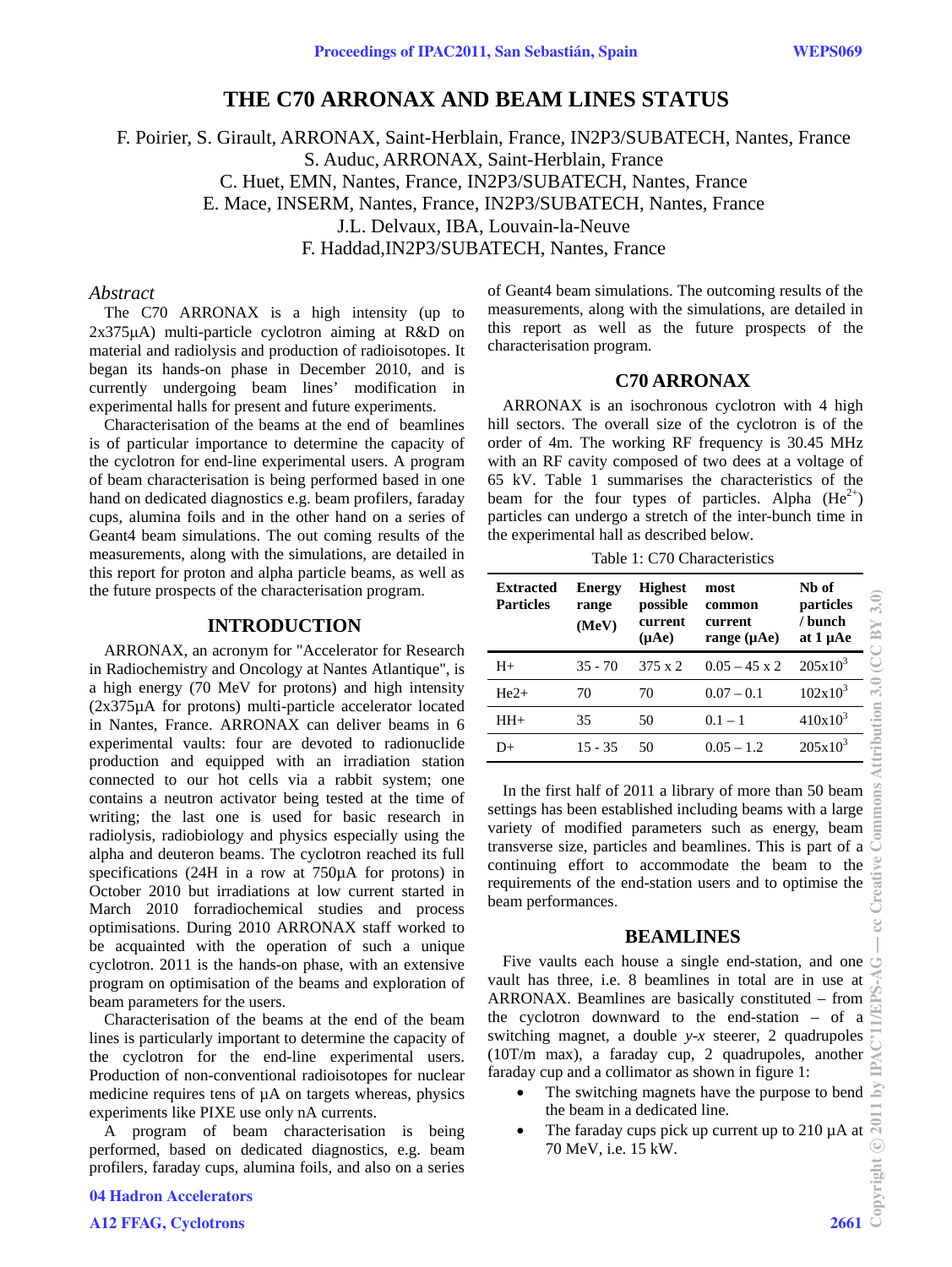- The collimator is made of 4 independent fingers which measure the current when the beam is large enough at this location to make deposition.
- Targets can be placed in vacuum using the IBA target station or in air by placing a Kapton foilat the end of the beam line. Typical thickness of 75 µA is used allowing 1 µA 16 MeV deuteron beam on 10mm diameter target.

The  $6<sup>th</sup>$  vault is equipped with an additional switching magnet leading to three more beamlines, each constituted of a steerer, 2 quadrupoles and a faraday cup. One line includes also a vertical dipole for experiments requiring a top-bottom beam direction.



Figure 1: Elements constituting a typical basic beamline. Here an alumina foil (AlO3) is located at the end-station.

## *Strategy for Beam Transport*

The employed strategy to transport the beam from the exit of the cyclotron downstream to the experimental hall is dependent on the end-station of the line in use and specific needs for the users in terms of transverse beam. At high current and with samples in a rabbit, the target is straight behind the collimator so the quadrupoles strength are modified such that a small percentage of the beam is deposited equally on each finger. For experiments with specific needs regarding current and transverse size (smaller than the collimator opening) the target is positioned far (0.5 to 1 m) from the collimator. In such a case beam size optimisation is required. At the present time this optimisation is only applied to low intensity beams  $\left($  < 1.2  $\mu$ A).

The Optimisation is based on two main steps:

The first step is the optimisation of the beam current along the beamline such that losses are minimised. The beam current optimisation is mostly based on modifying the switching magnets' strength, and relies on checks with the faraday cups.

The second step is part of an on-going effort to get the transverse beam, as required to a target position. It relies on modification of the bending magnets and quadrupoles' strength one by one and to ensure, in the end, that only beam transverse size is changed using quadrupoles. Several iterations over the magnets are necessary to align the beam axis to the quadrupole. This checking is performed with the alumina foils and profiler described  $\geq$  below.

## *Beamline Simulation*

A preliminary simulation performed with G4Beamline [3], including a description of the magnetic elements and collimators, has been developed in parallel and is illustrated in figure 2.

Implemented for 68 MeV protons, the simulation has indicated the location of particles losses along the beamline and the expected beam size at the end of one line. This is a crucial tool which will serve as a basic benchmark for further characterisation and for decision on strategies to be employed for the transport of the beam.



Figure 2: Layout of the G4Beamline simulation.

#### *Profiler Measurements*

Single-wire NEC beam profilers at a frequency of ~18Hz have been installed downstream the collimators on several lines. These are used to measure the profile while the beam is sent to the target and to insure transverse size modification when changing the magnets' strength. The profiler can withstand ~150 µA for a 10mm diameter beam. Figure 3 shows one profile measurements in the *y-x* axis for an average of ~1.7 million beam crossings.



Figure 3: *y-x* density profile performed at a low intensity beamline.

The full width half maximum is  $x=0.326+0.009$  cm and *y*=0.297+-0.009 cm, indicating a rather small and round transverse size at the profiler location. The strategy described earlier was utilised to get to this result.

# *Alumina Foils*

Alumina foils have been used to check the transverse size and position of beams less than 150 nA for protons and alpha. The foils are centred downstream of the beamline just behind a kapton exit window. They help in optimising size-wise and centering the beams at the location of the user's experiments. Due to the afterglow